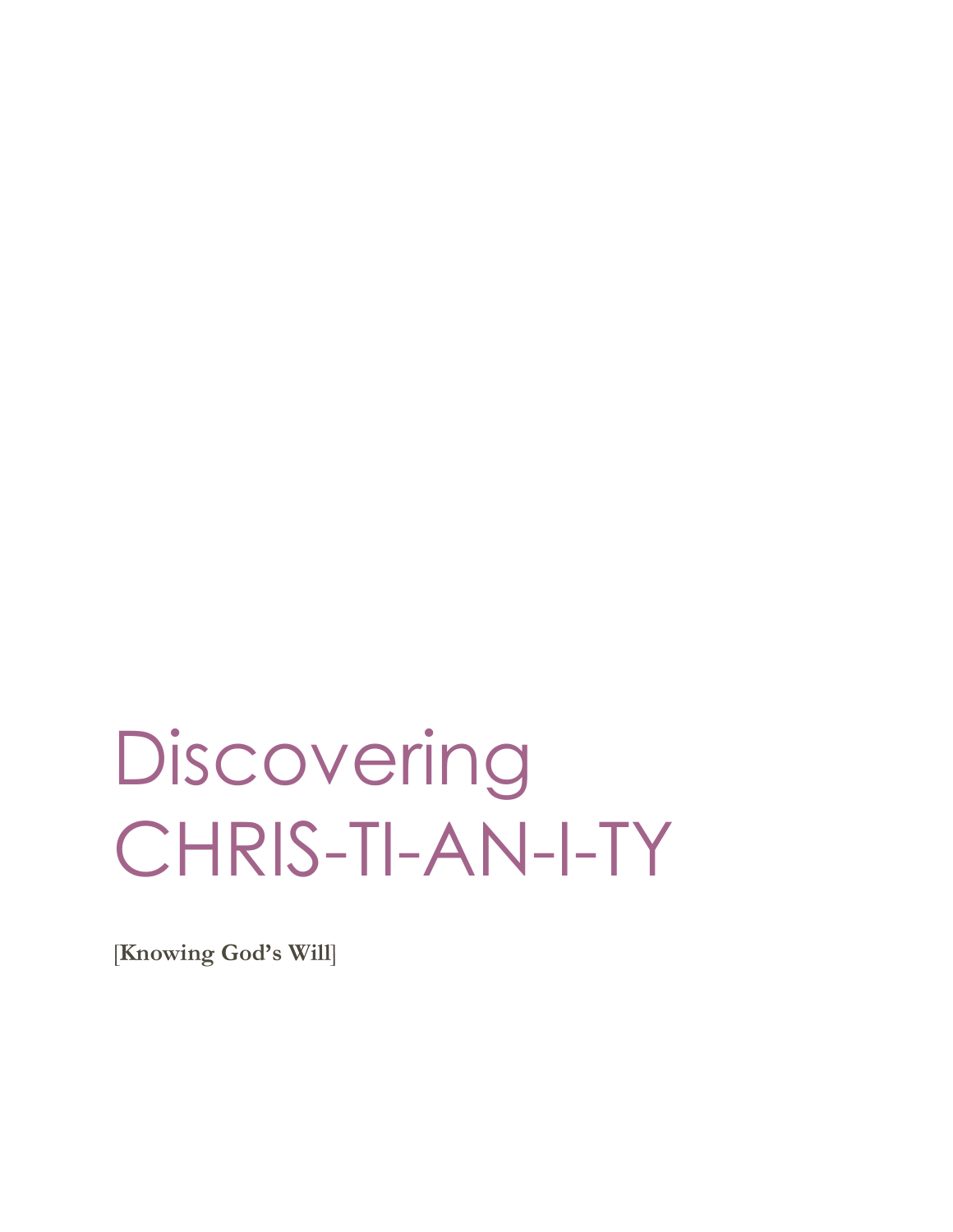## Study Programme

- 
- 
- 
- 
- 
- 
- Week Seven **David**
- 
- 
- 
- Week One Not My Will • Week Two Christlikeness • Week Three General and Specific • Week Four **Contact Contact Contact Contact Contact Contact Contact Contact Contact Contact Contact Contact Contact Contact Contact Contact Contact Contact Contact Contact Contact Contact Contact Contact Contact Contact C** • Week Five **Four Principles** • Week Six Rebekah • Week Eight Without Direction • Week Nine Seek and Obey • Week Ten When God Says No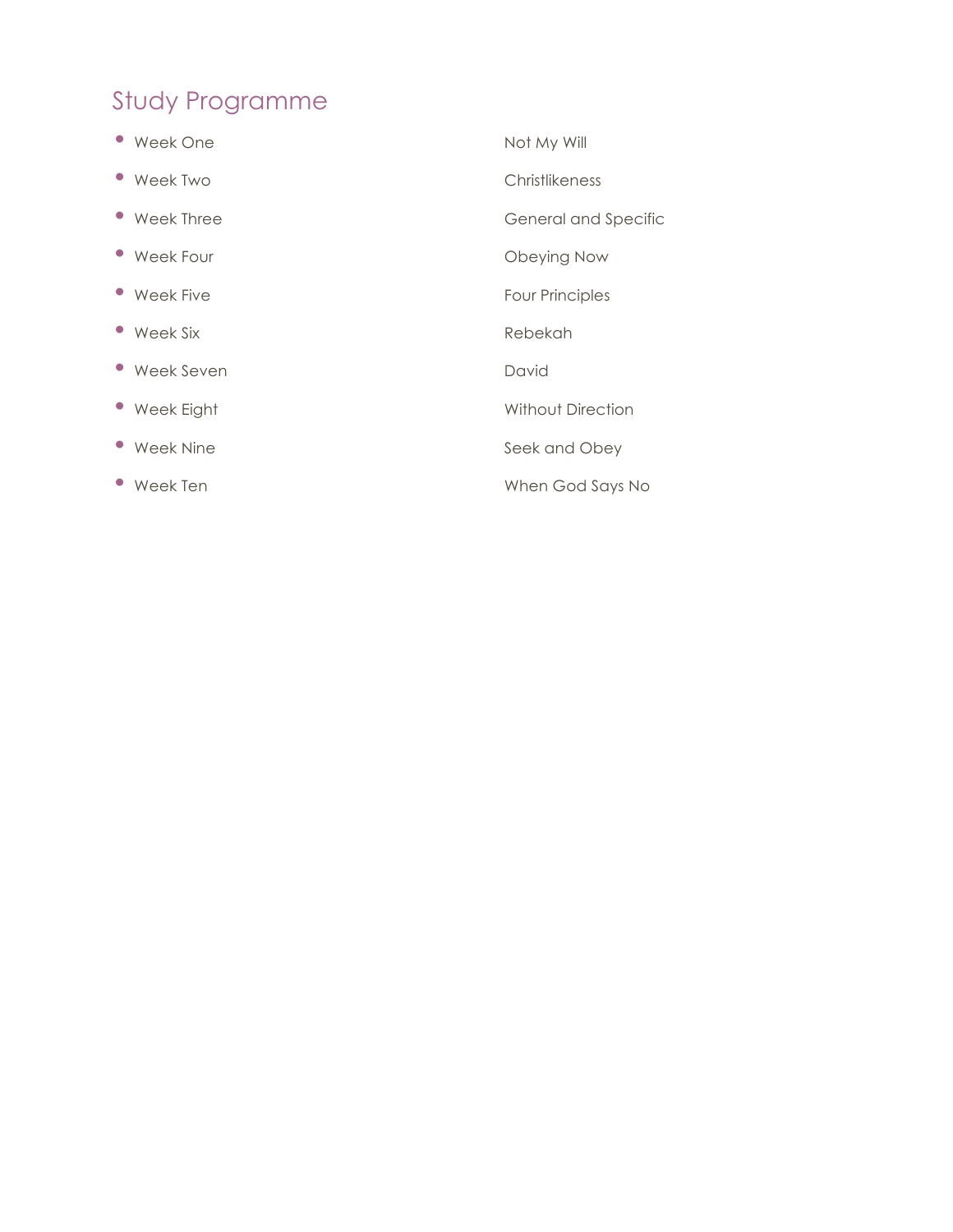#### *Read Luke 22:41-43 and John 5:30*

The scene is Gethsemane. What is supposed to be a week of remembrance and joy, as all of Israel get ready to celebrate the Passover, is a time of weeping and deep agony for Christ.

We find Him, here, praying to the Father. Christ was seen praying throughout the gospels, yet here we find Him with a new theme upon His trembling lips. It is the night before His betrayal into the hands of those who hated Him. The time of His death drew near.

Listen to His words; *"Father, if You are willing, remove this cup from me"*. Christ was to drink every bitter dreg of God's wrath as our substitute. God the Father was about to pour out His wrath upon the Son. He would turn His face away from His Only Begotten. He would desert His Well Beloved. Christ asks that the cup would pass, the terror of being without the Father for the first time in eternity is becoming too much for Him to bear.

Yet He continues; *"nevertheless not my will, but Yours, be done".* Did you catch that? It is the note of a surrendered life and it is a sweet song to the Father.

We need to pick up something interesting here - there are two wills mentioned in verse 42; the will of Christ and the will of the Father; *"*not *my* will, but *yours*".

While He was on earth, Jesus Christ was both fully God and fully Man. Taking on human flesh gave Him the same desires and instincts that we have (yet without our sinfulness).

While Christ prayed under the olive trees of Gethsemane His will to live was kicking in. The flesh did not want to die. The flesh has no desire for nails and whips and thorns and spears. His flesh was screaming out for survival. Yet, as fully God, He was resolved and determined to face the cross for mankind. After the episode of Gethsemane, having been ministered to by an angel, He set His face as flint and bore the torture and suffering He was ordained to enter into.

As believers we have two wills to choose from in each and every decision.

- The will of Self (which is simply the choice to continue in our selfishness sin)
- The will of the Father

Like Christ, we need to enter into our own Gethsemane at each decision and cry out "not my will but Yours be done". We need to die to our own desires, ambitions and plans. Consider these verses about what it means to be a follower of Christ;

[Matthew 16:24, Mark 8:34, Luke 9:23, Matthew 10:38, Luke 14:27, 1 Peter 4:1-2, 2 Corinthians 5:15]

*The first key to knowing and doing God's will is dying to our own selfish will.*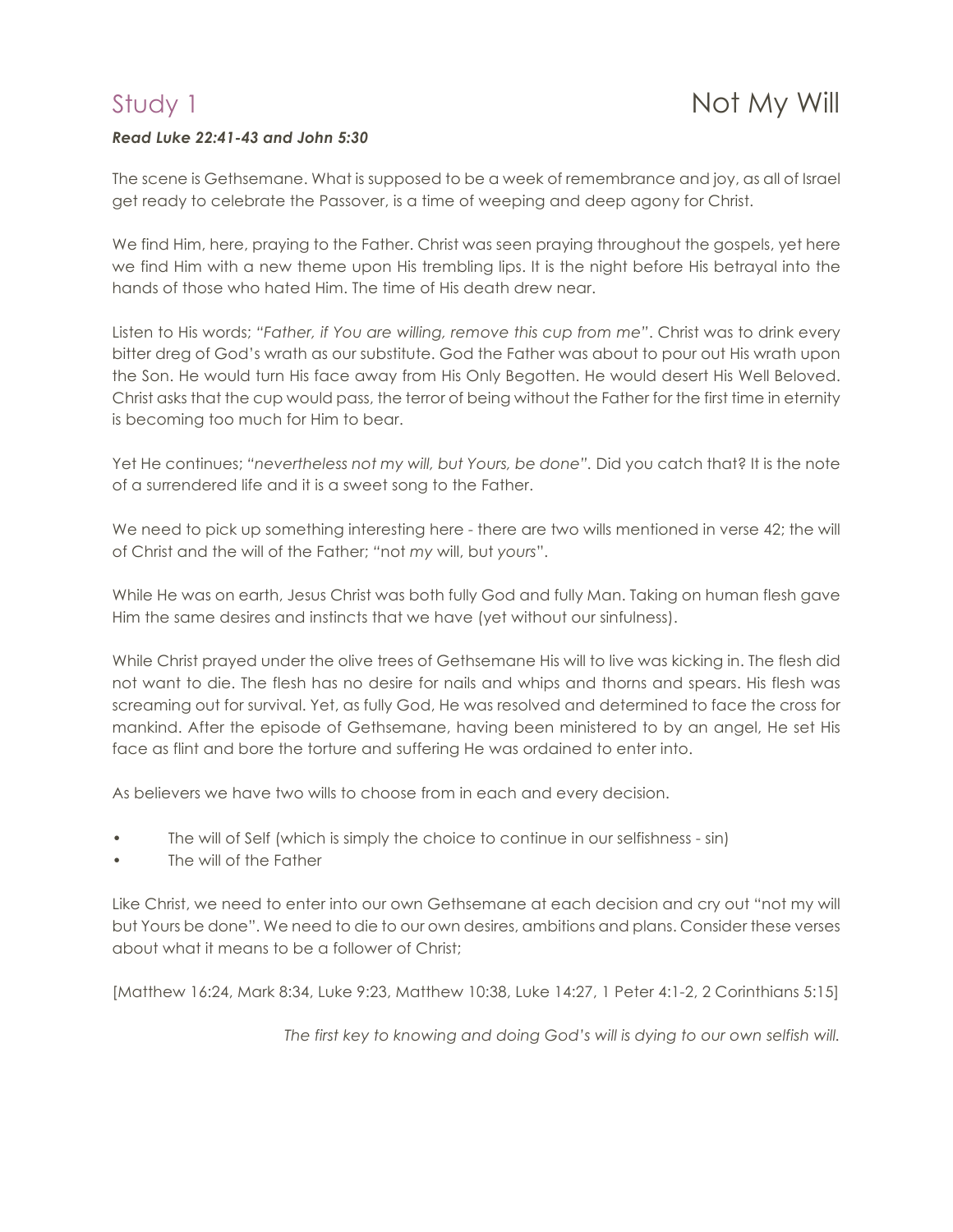#### *Read Romans 8:29 and 2 Corinthians 3:18*

Fact One - The Gospel transforms lives. Fact Two - that transformation is the beginning, not the end [the new birth is followed by new growth]. Fact Three - there is a continual transformation. Fact Four - that transformation is a journey, not a destination [we will never arrive at complete transformation while on earth].

This lesson brings us to two very important words; justification and sanctification.

- Justification; the judicial act of God by which He both (1) pardons and (2) declares righteous the guilty sinner through Christ.
- Sanctification: the continual work of God by which He (1) sets apart the believer from the sinful nature and (2) continues to mould him into the image of Christ.

Although the big decision of life such as who to marry, where to work or study, where to live change our lives dramatically, there aren't many of these decisions to make. Most can count on their fingers how many of these big decisions they have had to make.

We tend to think, however, that these big decisions are the essential things we need to seek God's will over, while we get on with life day by day without considering the will of God. God would have it differently.

This is God's will for every Christian; being like Christ. While we are busy trying to discover God's will for the big decisions of our life, God is more focused on the day by day, small choices we make in becoming more like Christ.

It is the daily, moment by moment decisions that make us, that form our habits, that develop our character. It is the constant little decisions that slowly form us into the people we are.

As we become more like Christ, our decisions in the big choices of life will not be based on selfish desires but will be motivated by a desire to glorify God.

Study these passages to discover what we must put off and what we must put on through the power of Christ in our lives. Make a list. This list is a large part of God's will for you.

Rom 13:12-14. Gal 5:19-26. Eph 4:22-32. Col 3:8-25. Heb 12:1. James 1:21-22.

*God's ultimate design and desire for you is to continue to become like Christ through the little decisions made on a daily basis*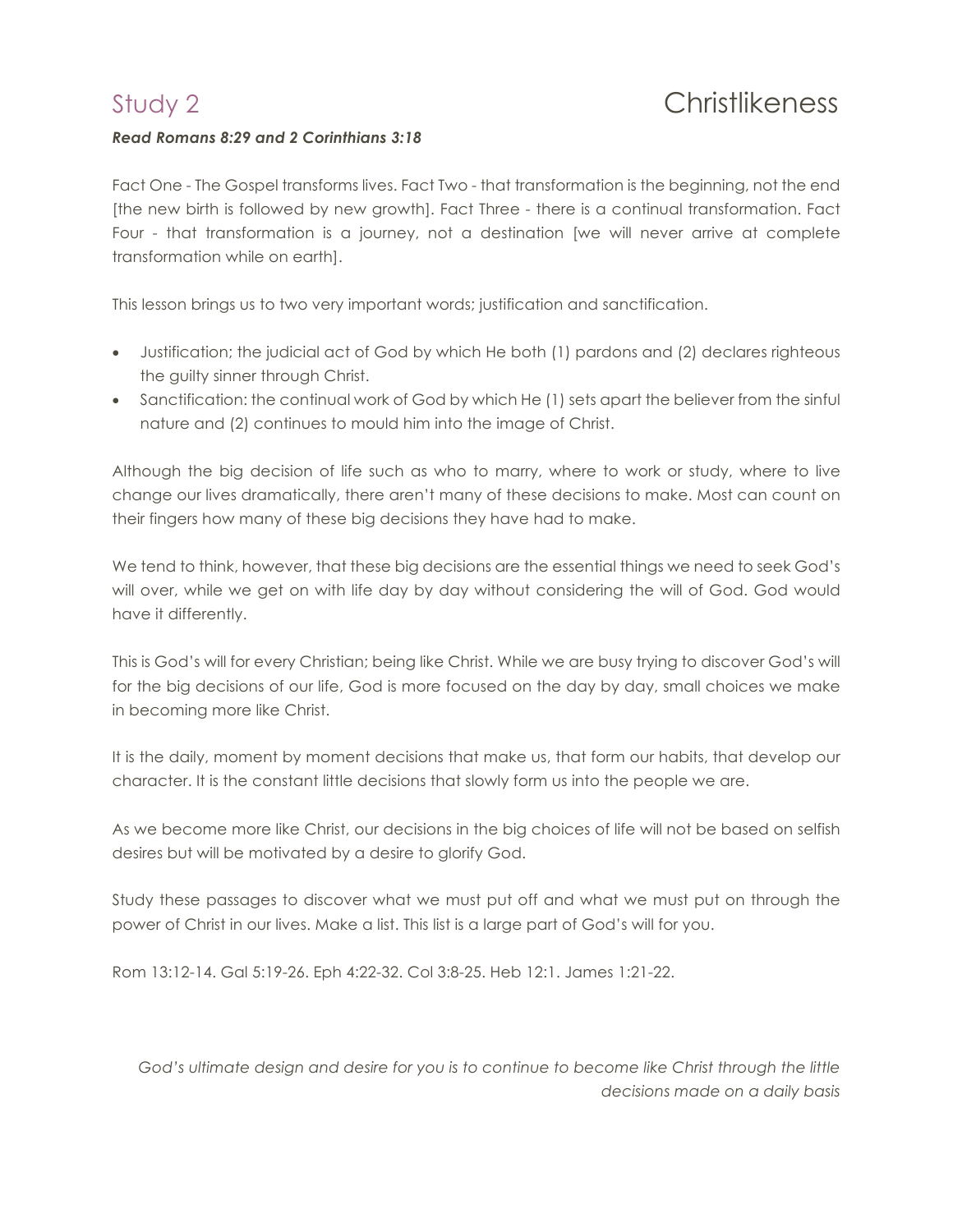# Study 3 General and Specific

#### *Read Romans 12:1-2 and 1Thessalonians 4:3, 5:18*

Romans 12:1-2 tells us that by refusing to be like the world and instead allowing our minds to be transformed and renewed by God we will learn and experience the will of God which is good, pleasing and perfect. The verses in Thessalonians tell us that it is God's will for us to 1. Abstain from sexual sin and 2. Be thankful and joyful. We see here that God has a general will for every believer which is clearly revealed to us in the Bible.

God has two wills for each believer:

- His General Will this is the will of God for every believer as revealed in scripture
- His Specific Will this is the will of God for you as an individual

As we read the scripture we can see God giving commands for every believer to follow;

- Matt 28:19 (baptism) baptism is the first step of Christian obedience.
- Heb 10:25 (church attendance) God wants believers to gather together.
- 1Cor 11:23-25 (communion) Jesus Christ commanded His disciples to remember Him.
- Mark 16:15 (evangelism) we should all be proclaiming the gospel to the lost.
- 1Thess 5:17 (pray) God wants us to pray to Him. He delights in the prayers of His people.
- 1Tim 4:13 (Bible reading) God wants us to study and know the Bible.
- 2Cor 9:7 (Giving) God wants His people to give to His work.

• Heb 13:17 (submission) - God tells His people to obey and submit to those in authority. Children are to obey parents. Workers are to obey employers. Wives are to obey husbands. Members of the church are to obey elders.

These and other commands have been given by God to His children in His general will. The more you read the Bible and sit under good ministry, the more of God's general will you will discover.

Like the last study, we often want to know God's will for the big decisions in life, however, God would have us understand what His will is for us in every day life – His general will for each believer as revealed in scripture.

If you want to know God's will for your life, most of it will be found in God's word.

*Much of God's will for you is clearly written down for you to read in scripture.*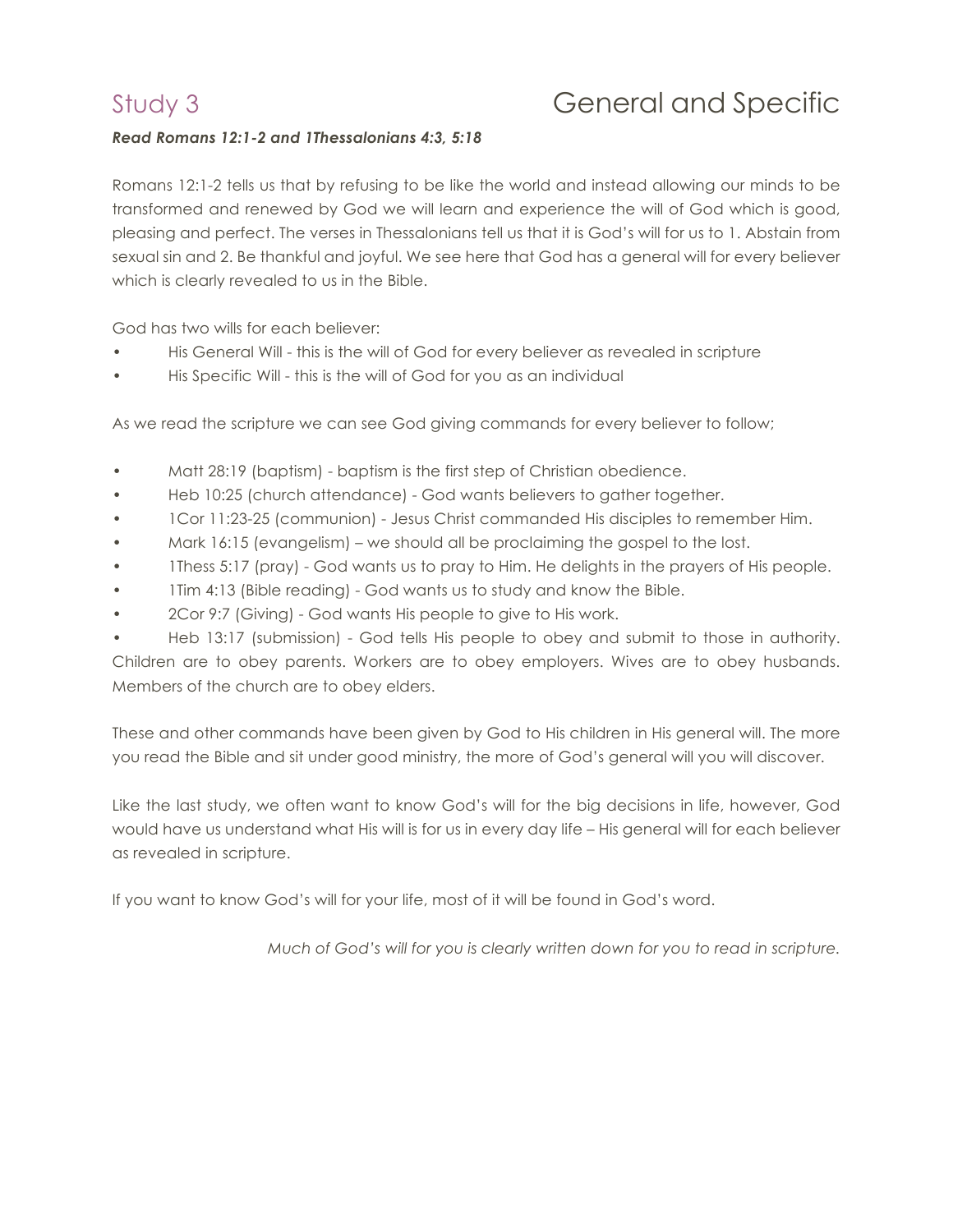### *Read Exodus 40:34-38*

# Study 4 **Obeying Now**

A lot of people begin to panic when God doesn't reveal the next five years of their life to them. Sometimes family members, friends, colleagues, teachers and society itself demand an answer from us. There is the continual question of "well what are you planning to do next?" or "where are you planning to go after this?"

If you can get the principle of this lesson it will help you avoid a lot of agonizing and worry; *God doesn't always reveal the next ten steps ahead; sometimes He only shows us the next step to take.*

With the Israelites in Exodus 40, God didn't reveal to them all the steps they would take to get to their destination. He would just show them the next step ahead. They would wait until the pillar of cloud or fire moved and they would move. They trusted their God to guide them. He had delivered them from Egypt, He had provided water and manna for them in the wilderness - He would direct them.

The same is true for us as Christians; God has delivered us from sin, He provides for our physical and spiritual needs daily - He is not going to just leave us stranded without knowing what His path for us is.

There are a number of reasons why God doesn't show us the next ten steps:

- He wants us to walk with Him, not walk ahead of Him
- He wants us to rely on Him for all things, including guidance and wisdom
- He wants us to learn to trust Him on each step
- He doesn't want us to skip or miss a step that would help us grow and mature

Sometimes it might feel like God is being silent while you continue to cry out to Him for guidance. Listen - He is not ignoring you. He is allowing you to continue serving Him on the step you are on. Consider v37; sometimes God's direction for you is simply to continue what you are doing. He doesn't want you to move or do something new; He just wants you to keep doing what He has already told you to do.

Someday God will guide you on to the next step. He won't leave you without His guiding hand. For now, what you need to do is obey the step you are on. Consider where God has placed you now and what you know He wants you to do now - and do it. Keep on doing it.

*God has your future in His hands; He knows the steps ahead. Trust Him and obey the step you are on.*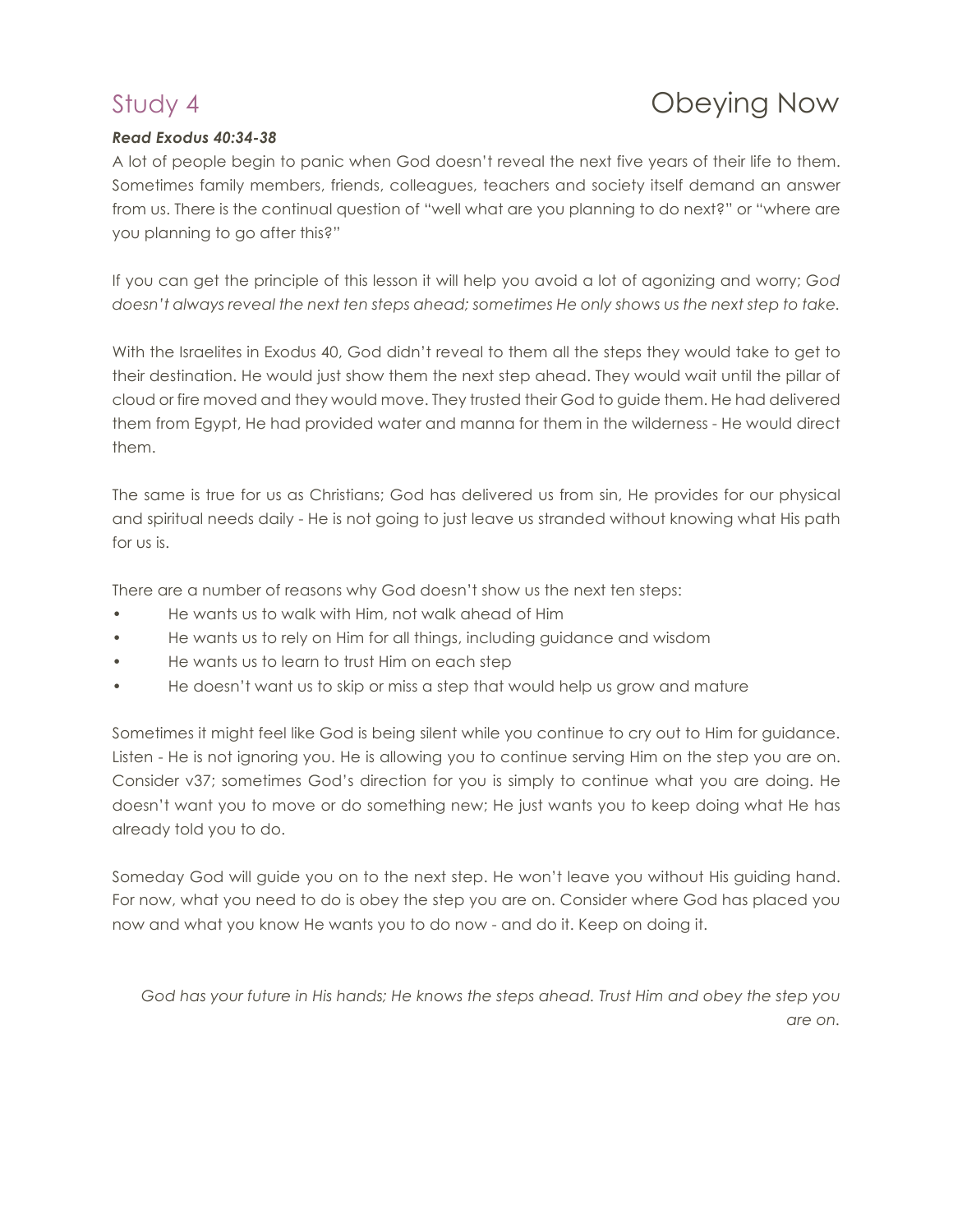### **1. The Word of God [Psalm 119:105]**

God uses His word to direct His people. This is just one of the reasons why you should be reading the Bible every day. This is just one of the reasons you should try to attend your local church services as much as is possible. As in the previous studies, God directs His people through His word. Most of what God wants you to do is told to you already in scripture.

God's will can never contradict God's word. Does God want you to marry that unbeliever? Clearly not [2 Corinthians 6:14]. Does God want you to take that job position or go to that university where there are no solid churches to attend? Perhaps not [Hebrews 10:25].

Obeying and following the principles of God's word through daily study will really help you in knowing what God wants you to do.

#### **2. The People of God [Proverbs 11:14, 15:22, 20:18, 24:6]**

It is good and wise to ask godly men and women in your life for counsel. They may have noticed something that you didn't notice. They may be able to see things from a perspective you didn't think of.

Your church elders are responsible for shepherding you, teaching you, equipping you. Make sure to speak to them about the decisions you are considering. They can help pray for your decision and offer you advice from scripture on the decision you are making.

It is good to have a list of men and women you know you can trust to give you wise and godly counsel, ask them for advice, write down what they say, and balance it all with the word of God.

#### **3. The Peace of God**

When the word of God seems to be directing you somewhere and you have weighed up the godly counsel it is a good thing to search your heart and consider your motives; Do you have peace about this decision? Are your motives for making this decision pure? Or are they selfish?

Of course, you must be wary of the fact that "the heart is deceitful above all things, and desperately wicked" (Jeremiah 17:9) and while you may have a regenerated heart, the flesh will still be seeking in its own will. This is why it is important to keep following the principles of study 1-4.

#### **4. The Hand of God**

Is there a door opening that seems to be leading toward a certain path? Or, has a door closed, indicating that there is a certain direction that isn't God's will for you? If God is calling you somewhere, He will make the way open and provide all the needs for the way ahead.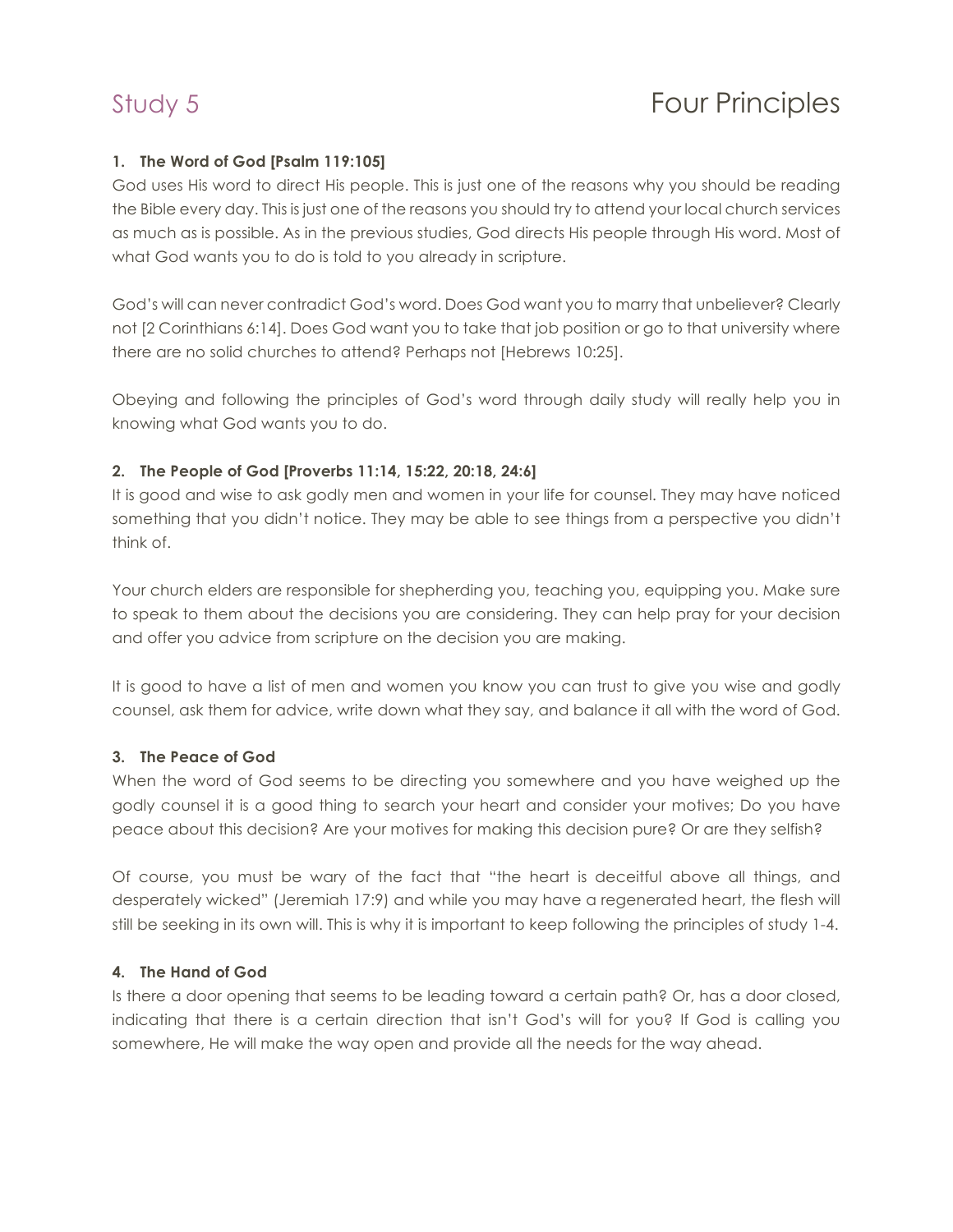# Study 6 **Rebekah**

#### *Read Genesis 24*

This study takes us back over 4,000 years to the city of Haran of Mesopotamia where Abraham's brother and family lived. Abraham has sent his servant over 700miles to find his son, Isaac, a wife.

- Abraham, the aging patriarch who is concerned about finding a wife for his son
- Eliezer, the servant of Abraham who is sent to find a suitable wife
- Isaac, the son of Abraham, he is forty years old, and is mourning his mother's death
- Rebekah, the daughter of Abraham's nephew, she is a young and beautiful woman
- Laban, Rebekah's brother, the head of the home

v1-9 Abraham sends Eliezer. v10-27 Eliezer meets Rebekah. v28-48 Eliezer meets the family. v49-60 the marriage is agreed upon. v61-67 Rebekah travels and meets Isaac.

#### **The Word of God [v1-9]**

1. Abraham knew Isaac needed a wife because God told him that Isaac would be the funnel for the Abrahamic covenant and that there would be many descendants. 2. Abraham knew that God didn't want his son to marry a woman from the idolatrous Canaanites surrounding them. 3. Abraham knew that Isaac should not go live in Haran. Abraham, then, was obeying the principles of what he knew of God's word as revealed to Him in Genesis 12:1-7, 13:14-17, 15, 17, 22:17-18.

#### **Advice from Others [v28-34, 50-52, 60]**

The servant explains the whole story to the family of Rebekah and they all offer their say. Rebekah doesn't go without first checking with the people she trusts what they think about it all. Laban and Bethuel answer that this whole event has "come from the Lord".

#### **The Peace of God [v54-58]**

In v52 the servant worships the Lord and from v54-58 Rebekah is asked if she would tarry or not; she doesn't, she knows that God has "prospered her way". Both of their hearts are in line with the worship and will of God.

#### **The Hand of God [v10-27, 35-49]**

The servant asked God to do a big thing; he asked that God would work out the circumstances so that the servant knew instantly what God's will would be in this situation. The amazing events that took place, plus his obedience to his master, led him to know what God's will was.

Notice the words of the servant in v27; 'I being in the way the Lord led me'. The servant was walking in the way of obedience and God continued to direct His steps.

*God wants to direct you, He wants you to know His will, patiently seek it as you seek Him.*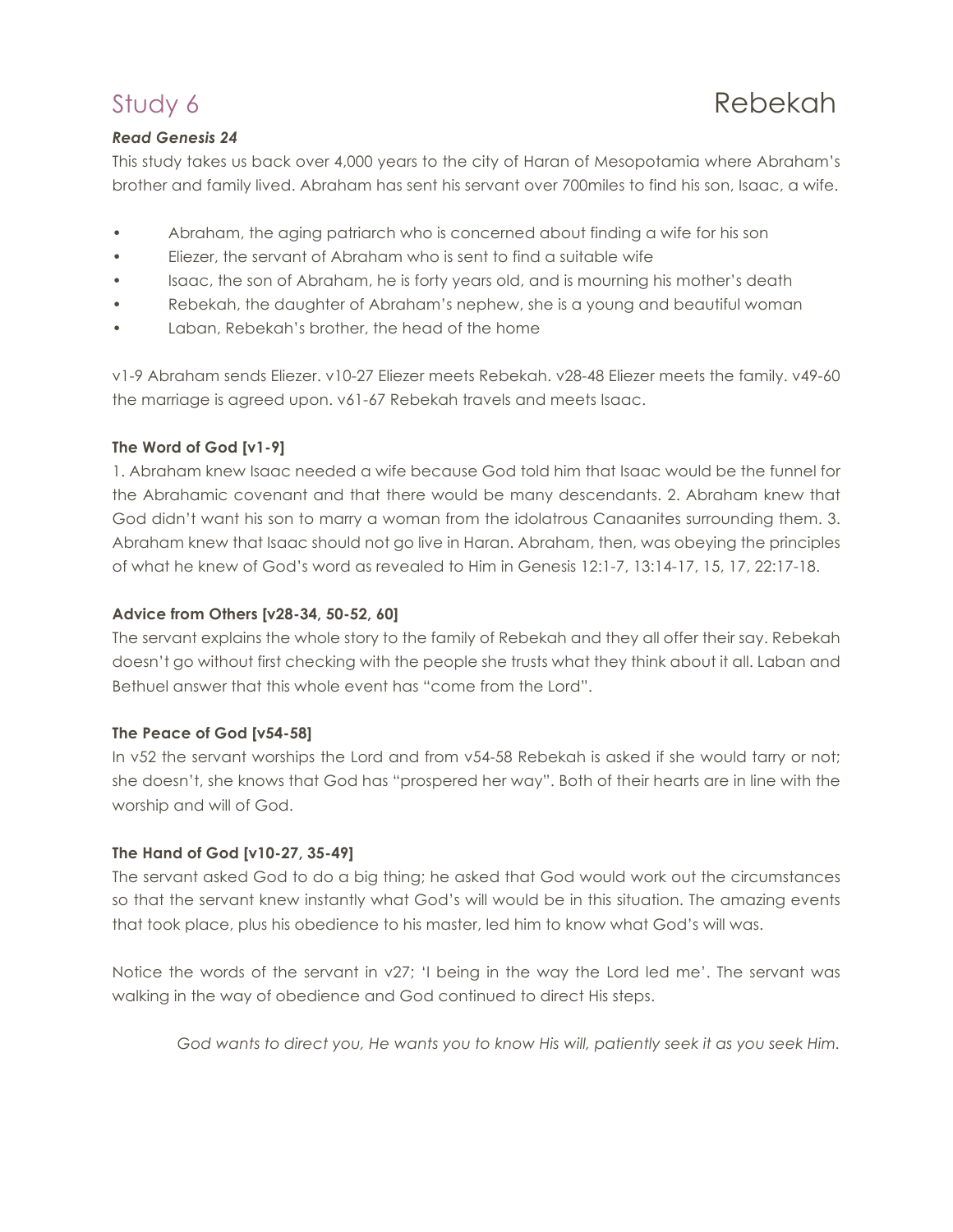# Study 7 David David David David

### *Read 1Samuel 24:1-8, 26:1-12, 30:1-8, 2Samuel 2:1-2, 2Samuel 5:17-25*

David was a "man after God's heart". He loved the Lord and sought to be in His will. We'll briefly visit 5 incidents of his life where he sought the Lord's will.

### **1. Opportunity to Kill Saul [1Sam 24:1-8]**

David is hidden in the cave that Saul decides to enter into. In v3 the circumstances point toward slaying Saul, after all Saul was trying to slay him. In v4 the advice from others was to take this opportunity and they even used God's name. However, David knew this was against the word of God. He didn't go through with the slaying of Saul - Saul was God's anointed.

### **2. Opportunity to Kill Saul Again [1Sam 26:1-12]**

Saul was out to kill David again. David and his warrior snuck into the camp in the dead of night and stood over the sleeping king. In v7 the circumstances point toward slaying Saul and in v8 the advice from others said the same as the previous scene, using God's name again. Yet, as before, David knew this was not what God wanted.

### **3. Under Pressure [1Sam 30:1-8]**

David, before he was king, had a large band of warriors with their wives and children. Returning from the Philistines to their home they discovered that the enemy had come and taken the women and children into captivity and burned the city. The warriors were so distressed that they spoke of stoning David (v6). With the pressure on, David could have looked at the circumstances (v1-5) and pressure from others (v6) and acted according to these. Yet, he didn't. David sought the word of God before he acted (v7-8).

### **4. Shall I Go Up? [2Sam 2:1-2]**

Saul has been killed in battle along with his sons. David was anointed long ago to be the king. Surely it was now time to go up and take the throne, after all, the circumstances pointed to it. Yet, he sought God's will (v1). He asked two questions; Shall I go up? Yes. Where to? Hebron.

### **5. Keep Enquiring [2Sam 5:17-25]**

The Philistines eventually heard that David was now King over all Israel and not just Hebron. They come up to face him in battle. Once more the circumstances suggest facing them head on in battle. Yet David seeks the word of the Lord (v19). After defeating the Philistines they came up again a little later. At this point David may have simply thought about how he had sought the Lord before and was told to go up, so he would go up again. Instead, however, David seeks the Lord and God gives him a new command (v23-24). Imagine if David hadn't asked the Lord the second time!

The amazing thing about David seeking the Lord in all of these incidents is that he did it when it already seemed like the obvious answer was there. In each scenario, the circumstances and advice from others told David to do something, but without the word of God David would never do it. David wanted to be sure he was doing God's will.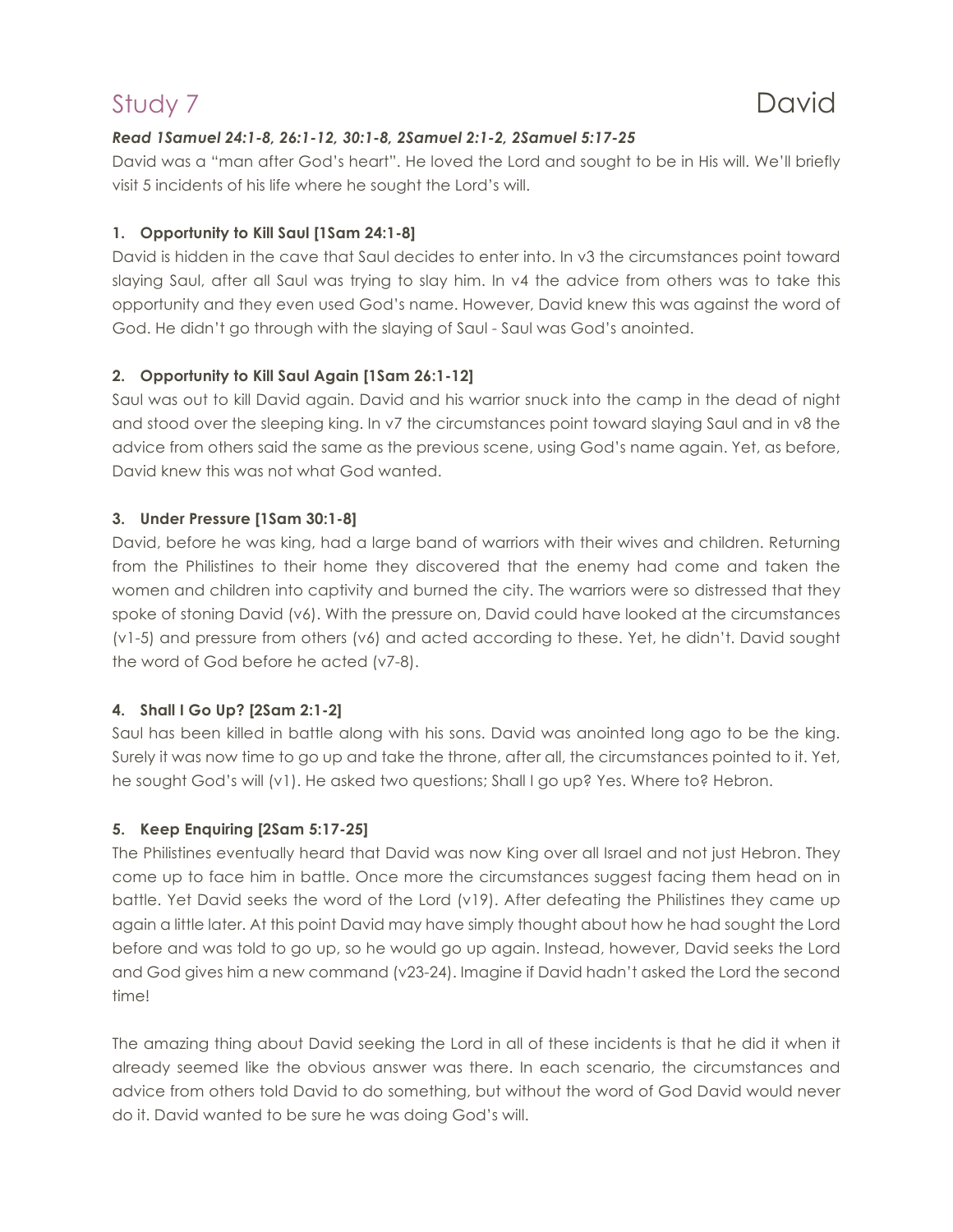# Study 8 Without Direction

### *Read Joshua 7:1-7, 9:1-16, 1Kings 12*

There are believers who live their lives without seeking God's will. They forget or ignore the fact that they are no longer their own. They forget or ignore the fact that God's plan for them is better. Here are three accounts where the people acted without seeking God's will and without good counsel.

#### **1. The Town of Ai [Joshua 7:1-7]**

Joshua and Israel waited for the voice of God in chapter 6 (6:2-5). God asked them to do something that didn't make sense on a human level, but they obeyed and they won the victory over Jericho. Notice what is missing in chapter 7:1-7. In verse 3 they acted with pride from the victory before and didn't seek God in anyway. Only after they lost the battle and lost 36 men did they finally seek God (v6-7). God then told Joshua the reason why they lost to Ai; there had been sin in the camp. If Joshua had sought God's guidance first, he would have been able to deal with the sin before the battle and 36 lives would have been saved.

Not seeking and doing God's will doesn't just hurt you, it can hurt others.

### **2. The Gibeonites [Joshua 9:3-16]**

The Gibeonites were inhabitants of the land of Canaan. God had told the Israelites to destroy all the inhabitants from off the land because of their wickedness. The Gibeonites played a trick on Joshua. They dressed up as though they had been on a long journey and told Joshua that they came from a far land. They asked that they could enter into a league with the Israelites. Joshua and the Israelites believed their trick. They didn't ask God; "the men asked not counsel at the mouth of the Lord" [v14]

Joshua made a league with them, swearing that they wouldn't hurt them and three days later they discovered that the Gibeonites were actually from Canaan. God knew who the Gibeonites really were, but Joshua didn't ask God.

### **3. Rehoboam and Jereboam [1Kings 12]**

Rehoboam, the son of Solomon, grandson of David, has become the king of Israel. He was asked by the people to give them a lighter yoke [v4]. He asked his father's counsellors about what he should do [v6-7]. Instead of listening to their good advice he sought the advice of his friends [v8- 11]. Their advice was bad, but it sounded good. When the people came back after three days he answered them the way his friends told him to [v12-15] and the people of Israel forsook him [v16-19] making another man their king [v20]. Rehoboam should have listened to the counsel of the older, wiser men.

In v25-30 Jeroboam, the new king, took the wrong counsel and God later condemned him for it.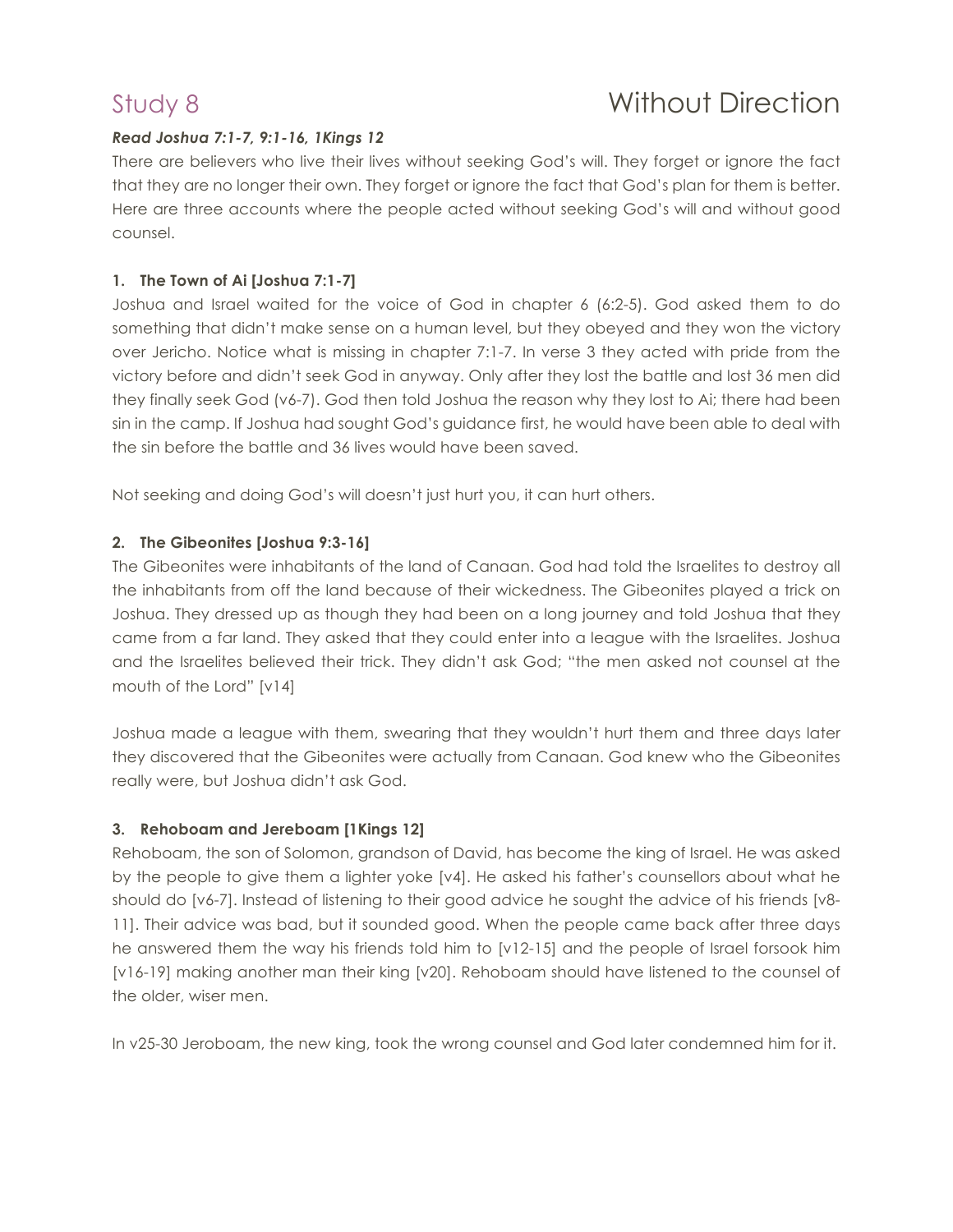# Study 9 Study 9 Seek and Obey

#### *Read Jeremiah 42-44*

Sometimes the trouble is not that we don't know God's will, but that we don't want to do it. Perhaps we don't understand why we should do something. Perhaps we can't handle the cost of obedience. Perhaps we would rather do our own will.

Jerusalem has been taken by the Babylonians [Ch34-38] and the governor of Jerusalem has been assassinated by a man called Ishmael [41:2] who brought many people into captivity. They are saved by a man called Johanan [41:11-14] who plans to enter Egypt to find a place of safety for the people [41:17.]

#### **1. Requesting God's Will [Ch42:1-6]**

Before Johanan takes the people into Egypt, he finds Jeremiah and asks him to find out what God's will is. He wants to know where to go and what to do [v3]. Notice their words in v5-6; they promise that they will do whatever it is that God tells them to do - whether it is good or evil (dangerous), because "it may be well with us, when we obey" (v6).

- Johanan formed a plan, but he sought God's counsel before acting on the plan
- Johanan said he was prepared to obey God no matter what the price or consequence
- Johanan said he knew what God wanted them to do would be for their well being

#### **2. Receiving God's Will [Ch42:7-22]**

Jeremiah brings the message to them. He tells them that if they stay in the land God will bless them and protect them [v10-12]. He tells them that if they go to Egypt they will experience famine and sword and death [v13-19]. What God is asking seems strange. Egypt looks safe and Judah looks dangerous. Yet God tells them that Egypt is dangerous and Judah is safe.

#### **3. Rejecting God's Will [Ch43:1-7, 44:11-14]**

As soon as Jeremiah had finished the people accused him of speaking falsely [43:1-3]. They didn't like what they heard. Their promise of obedience was empty. They then take the people to Egypt [v4-7]. God had a good reason for telling them not to go to Egypt; He was going to send the Babylonians to Egypt. That is why He told them to stay in Judah.

What a tragedy. These people had sought God's will and discovered it. Yet they didn't like what they heard and acted against it. Didn't they know that God had a plan? Didn't they realise that God knew the future? Didn't they trust His promise to protect them? Would they only obey God if He met them on their terms?

You must learn to trust God. You must learn that He is a God that loves you deeply. You must remember that He knows the future - and you don't. He knows what is best for you - you don't. You must come to the realisation that God is the Source of all Wisdom - you aren't.